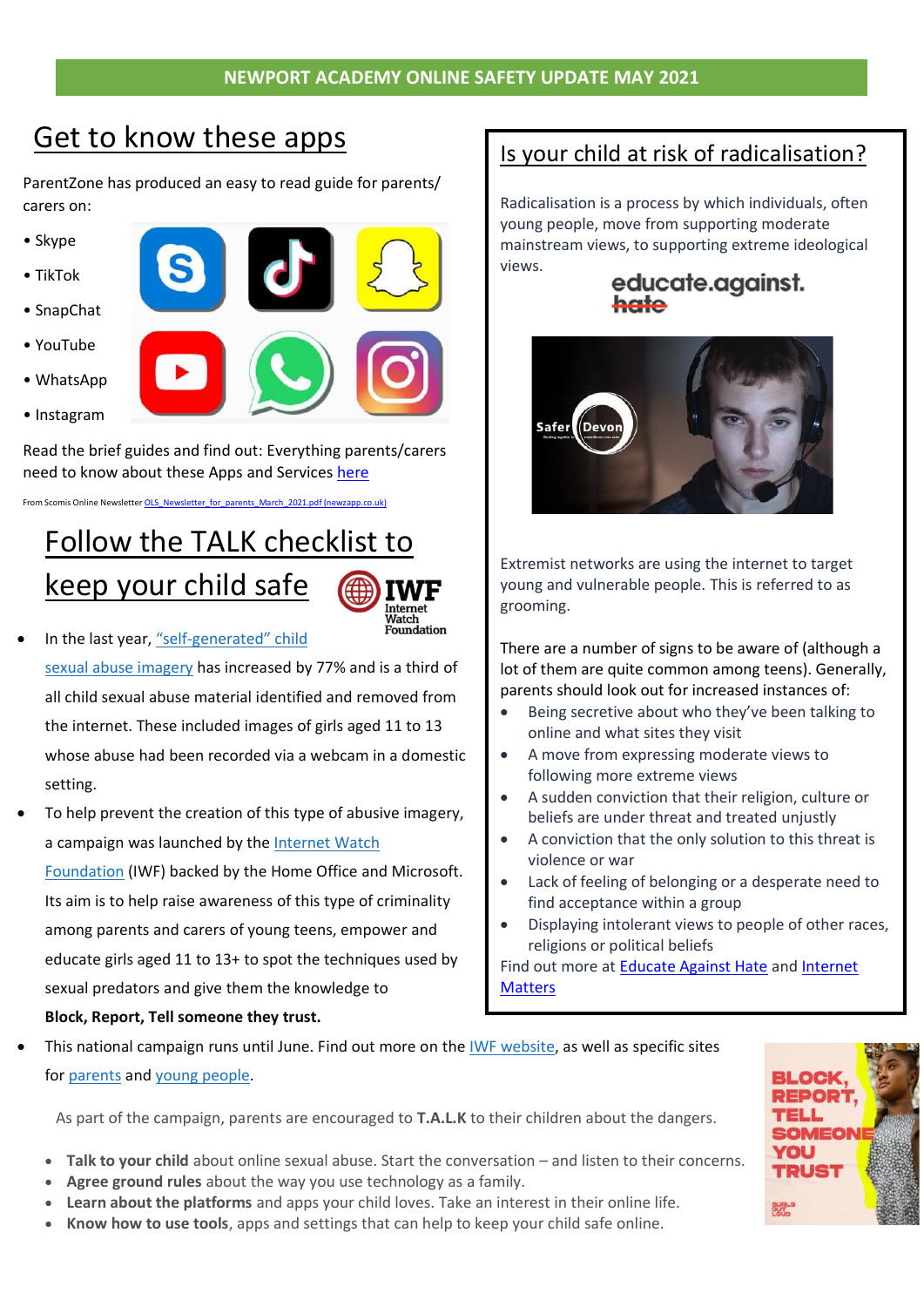#### **NEWPORT ACADEMY ONLINE SAFETY UPDATE MAY 2021**

• Mrs Courtenay is the Designated Safeguarding Lead (DSL) in school.



- Mrs Yates and Mrs Gratton are the Deputy Designated Safeguarding Leads (DDSL)
- Mrs Baker is our school Governor with responsibility for safeguarding



**The school's website has further information for parents to understand how we safeguard children in school and how parents can support their child/children on learning to be safe, for example:**

#### -*NCSPA's Child Protection and [Safeguarding](https://www.newportprimary.devon.sch.uk/safeguarding) Policy*





*Operation [Encompass-](https://4087aeb3-1ab3-464d-b5eb-b652ecad8c3b.filesusr.com/ugd/8c1913_8b68e5c83be447869cfc7ead33a52d02.pdf) this is a national programme which runs jointly between [schools](https://4087aeb3-1ab3-464d-b5eb-b652ecad8c3b.filesusr.com/ugd/8c1913_8b68e5c83be447869cfc7ead33a52d02.pdf) and police forces* ensures early reporting to schools that a child/young **NCOMPASS** person has been exposed to domestic abuse

#### [Prevent](https://www.gov.uk/government/publications/protecting-children-from-radicalisation-the-prevent-duty)

Prevent is part of the UK government's counter-terrorism strategy, [CONTEST.](https://www.gov.uk/government/collections/contest) Its aim is to stop people becoming terrorists or supporting terrorism.

The Counter Terrorism and Security Act 2015 places a statutory duty on specified authorities to have "due regard to the need to prevent people from being drawn into terrorism".



The strategy involves thousands of people – police and intelligence officers, the

emergency services, local authorities, businesses, voluntary and community organisations, governments and other partners – working in together across the UK and the world to protect the public.



*NSPCC website and [specifically](https://4087aeb3-1ab3-464d-b5eb-b652ecad8c3b.filesusr.com/ugd/8c1913_5584dfc70c484fdfa697659fea98d26f.pdf) the NSPCC PANTS campaign* helps children to understand how they keep themselves safe and the PANTS campaign helps parents to talk to children in an age appropriate way about keeping themselves safe from sexual abuse.

*risk of children/young people being abused and exploited- how to keep children safe*

\***child abuse can take a range of different forms**. It is any action by another person (adult or child) that causes harm to a child. It can be defined as physical, emotional, sexual abuse or neglect.

\***risk of harm to children/young people is also present in the community**, for example: online safety, cyberbullying, domestic violence and abuse, radicalisation and extremism, child trafficking and modern slavery, County Lines, female genital mutilation, gang activity

\***teaching children/young people about how to look after themselves and keep safe**- good physical, emotional and mental health and well-being; being aware of signs and symptoms that may indicate concern for a child; providing time to listen and talk, teaching children about how to keep themselves safe